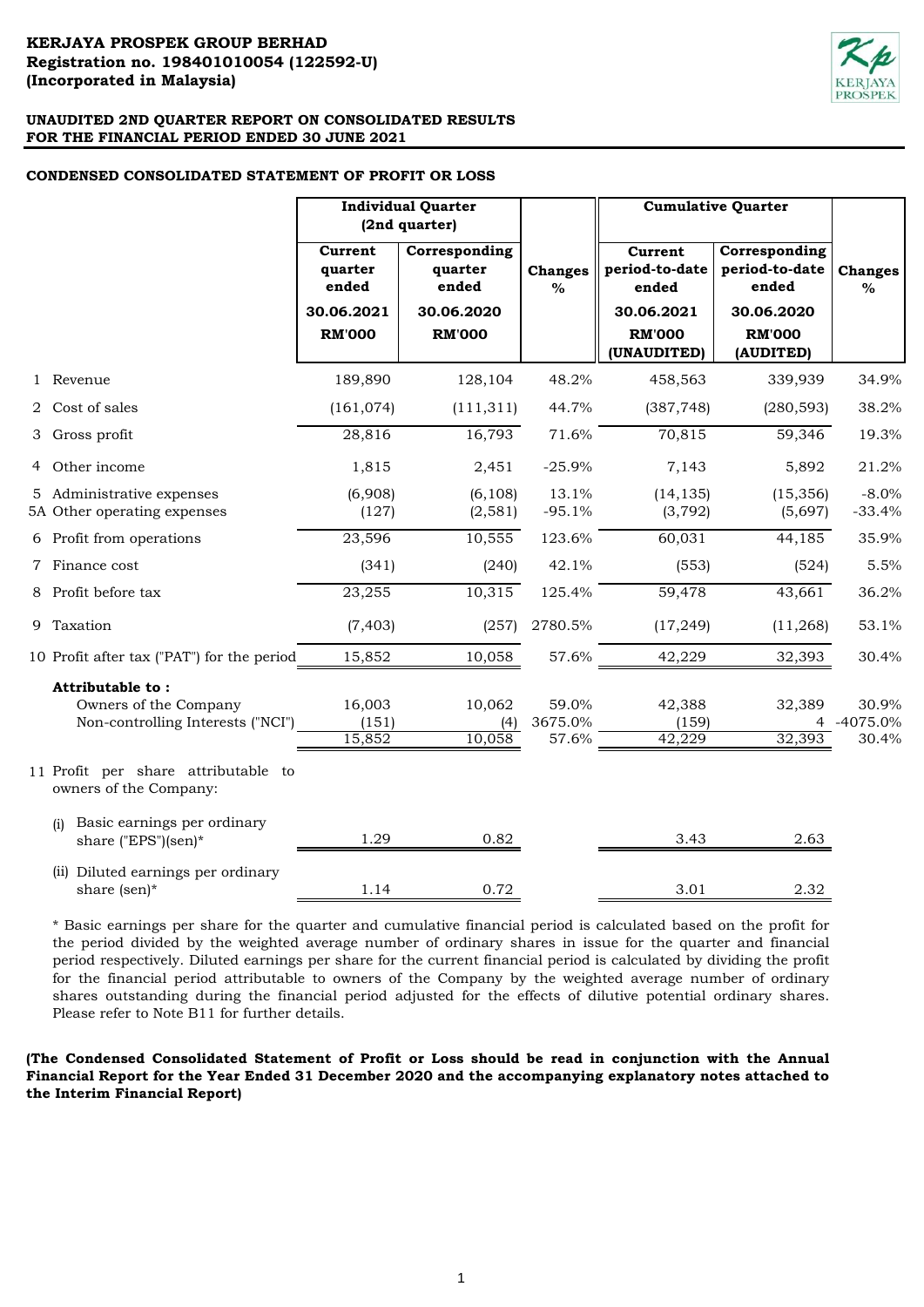

# **CONDENSED CONSOLIDATED STATEMENT OF PROFIT OR LOSS AND OTHER COMPREHENSIVE INCOME**

|                                             |                                                            | <b>Individual Quarter</b>                                        |                                                                                  | <b>Cumulative Quarter</b>                                                            |
|---------------------------------------------|------------------------------------------------------------|------------------------------------------------------------------|----------------------------------------------------------------------------------|--------------------------------------------------------------------------------------|
|                                             | Current<br>quarter<br>ended<br>30.06.2021<br><b>RM'000</b> | Corresponding<br>quarter<br>ended<br>30.06.2020<br><b>RM'000</b> | Current<br>period-to-date<br>ended<br>30.06.2021<br><b>RM'000</b><br>(UNAUDITED) | Corresponding<br>period-to-date<br>ended<br>30.06.2020<br><b>RM'000</b><br>(AUDITED) |
|                                             |                                                            |                                                                  |                                                                                  |                                                                                      |
|                                             |                                                            |                                                                  |                                                                                  |                                                                                      |
| 1 PAT for the period                        | 15,852                                                     | 10,058                                                           | 42,229                                                                           | 32,393                                                                               |
|                                             |                                                            |                                                                  |                                                                                  |                                                                                      |
| 2 Other Comprehensive Expense:              |                                                            |                                                                  |                                                                                  |                                                                                      |
| - Foreign currency translation differences  | 273                                                        | (58)                                                             | 232                                                                              | (99)                                                                                 |
| 3 Total comprehensive income for the period | 16,125                                                     | 10,000                                                           | 42,461                                                                           | 32,294                                                                               |
|                                             |                                                            |                                                                  |                                                                                  |                                                                                      |
| Attributable to:                            |                                                            |                                                                  |                                                                                  |                                                                                      |
| Owners of the Company                       | 16,276                                                     | 10,004                                                           | 42,620                                                                           | 32,290                                                                               |
| Non-controlling Interests ("NCI")           | (151)                                                      | (4)                                                              | (159)                                                                            | 4                                                                                    |
|                                             | 16,125                                                     | 10,000                                                           | 42,461                                                                           | 32,294                                                                               |

**(The Condensed Consolidated Statement of Profit or Loss and Other Comprehensive Income should be read in conjunction with the Annual Financial Report for the Year Ended 31 December 2020 and the accompanying explanatory notes attached to the Interim Financial Report)**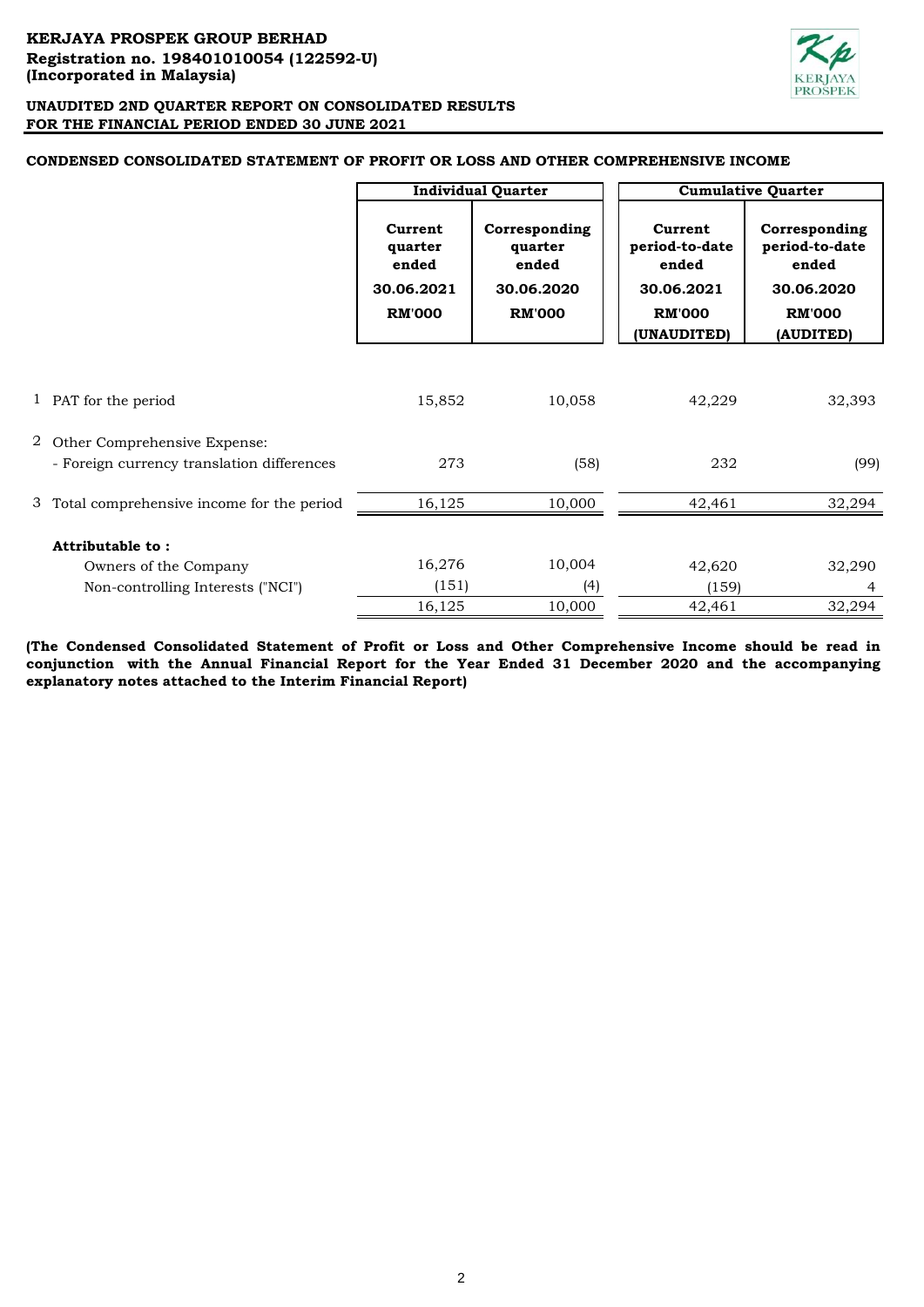

# **CONDENSED CONSOLIDATED STATEMENT OF FINANCIAL POSITION**

|                               |                     | As at<br>30.06.2021<br><b>RM'000</b><br>(UNAUDITED) | As at<br>31.12.2020<br><b>RM'000</b><br>(AUDITED) |
|-------------------------------|---------------------|-----------------------------------------------------|---------------------------------------------------|
| <b>ASSETS</b>                 |                     |                                                     |                                                   |
| <b>Non-Current Assets</b>     |                     |                                                     |                                                   |
| Property, Plant and Equipment |                     | 101,239                                             | 122,736                                           |
| Right-Of-Use Assets           |                     | 3,487                                               | 1,026                                             |
| <b>Investment Properties</b>  |                     | 1,677                                               | 1,689                                             |
| Other Investments             |                     | 2,746                                               | 13,727                                            |
| Intangible Assets             |                     | 356,155                                             | 356,169                                           |
| <b>Trade Receivables</b>      |                     | 214,706                                             | 200,492                                           |
|                               |                     | 680,010                                             | 695,839                                           |
| <b>Current Assets</b>         |                     |                                                     |                                                   |
| Inventories                   |                     | 174,566                                             | 167,195                                           |
| Trade and Other Receivables   |                     | 323,216                                             | 349,630                                           |
| <b>Contract Assets</b>        |                     | 18,961                                              | 9,364                                             |
| Tax Recoverables              |                     | 435                                                 | 554                                               |
| Cash and Bank Balances        |                     | 276,085                                             | 266,731                                           |
|                               |                     | 793,263                                             | 793,474                                           |
|                               | <b>TOTAL ASSETS</b> | 1,473,273                                           | 1,489,313                                         |

 $\Gamma$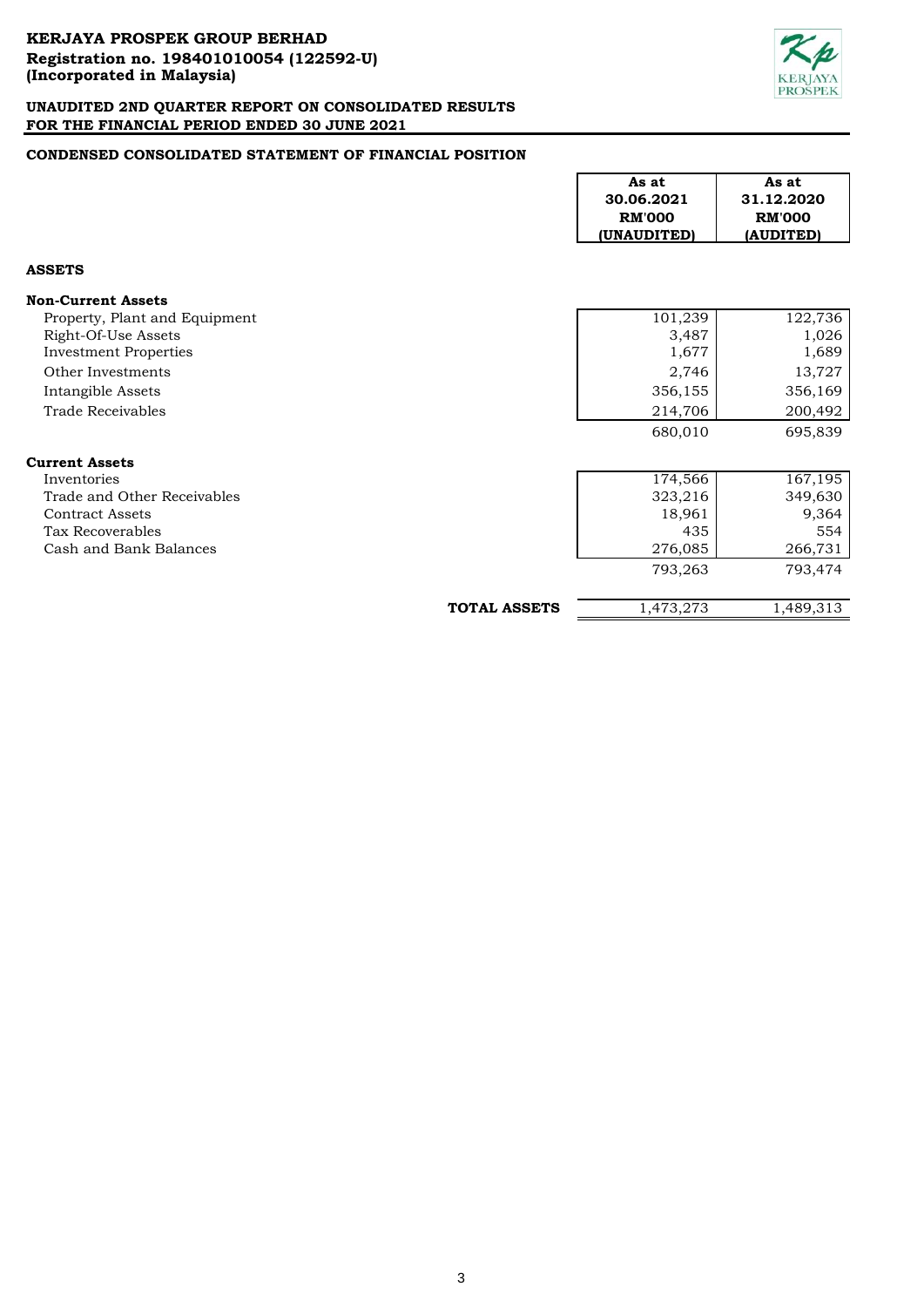

# **CONDENSED CONSOLIDATED STATEMENT OF FINANCIAL POSITION (CONT'D)**

|                                                                 | As at<br>30.06.2021<br><b>RM'000</b> | As at<br>31.12.2020<br><b>RM'000</b> |
|-----------------------------------------------------------------|--------------------------------------|--------------------------------------|
|                                                                 | (UNAUDITED)                          | (AUDITED)                            |
| <b>EQUITY AND LIABILITIES</b>                                   |                                      |                                      |
| Equity Attributable to Equity Holders of the Company            |                                      |                                      |
| Share Capital                                                   | 642,658                              | 642,658                              |
| <b>Treasury Shares</b>                                          | (5,031)                              | (4,996)                              |
| Other Reserves                                                  | 899                                  | 667                                  |
| <b>Retained Profits</b>                                         | 495,698                              | 471,870                              |
|                                                                 | 1,134,224                            | 1,110,199                            |
| <b>Non-controlling Interests</b>                                | 824                                  | 111                                  |
| <b>Total Equity</b>                                             | 1,135,048                            | 1,110,310                            |
|                                                                 |                                      |                                      |
| <b>Non-Current Liabilities</b>                                  |                                      |                                      |
| Deferred Tax Liabilities                                        | 6,174                                | 8,414                                |
| Trade and Other Payables                                        | 128,096                              | 124,540                              |
| Lease Liabilities                                               | 1,043                                | 993                                  |
|                                                                 | 135,313                              | 133,947                              |
| <b>Current Liabilities</b>                                      |                                      |                                      |
| Trade and Other Payables                                        | 82,285                               | 121,346                              |
| <b>Contract Liabilities</b>                                     | 31,250                               | 39,403                               |
| Lease Liabilities                                               | 30                                   | 30                                   |
| Income Tax Payable                                              | 9,318                                | 3,665                                |
| <b>Short Term Borrowings</b>                                    | 80,029                               | 80,612                               |
|                                                                 | 202,912                              | 245,056                              |
| <b>Total Liabilities</b>                                        | 338,225                              | 379,003                              |
| TOTAL EQUITY AND LIABILITIES                                    | 1,473,273                            | 1,489,313                            |
| Net assets per share attributable to owners of the Company (RM) | 0.92                                 | 0.90                                 |
| No. of ordinary shares (in thousand)                            | 1,237,372                            | 1,237,402                            |

**(The Condensed Consolidated Statement of Financial Position should be read in conjunction with the Annual Financial Report for the Year Ended 31 December 2020 and the accompanying explanatory notes attached to the Interim Financial Report)**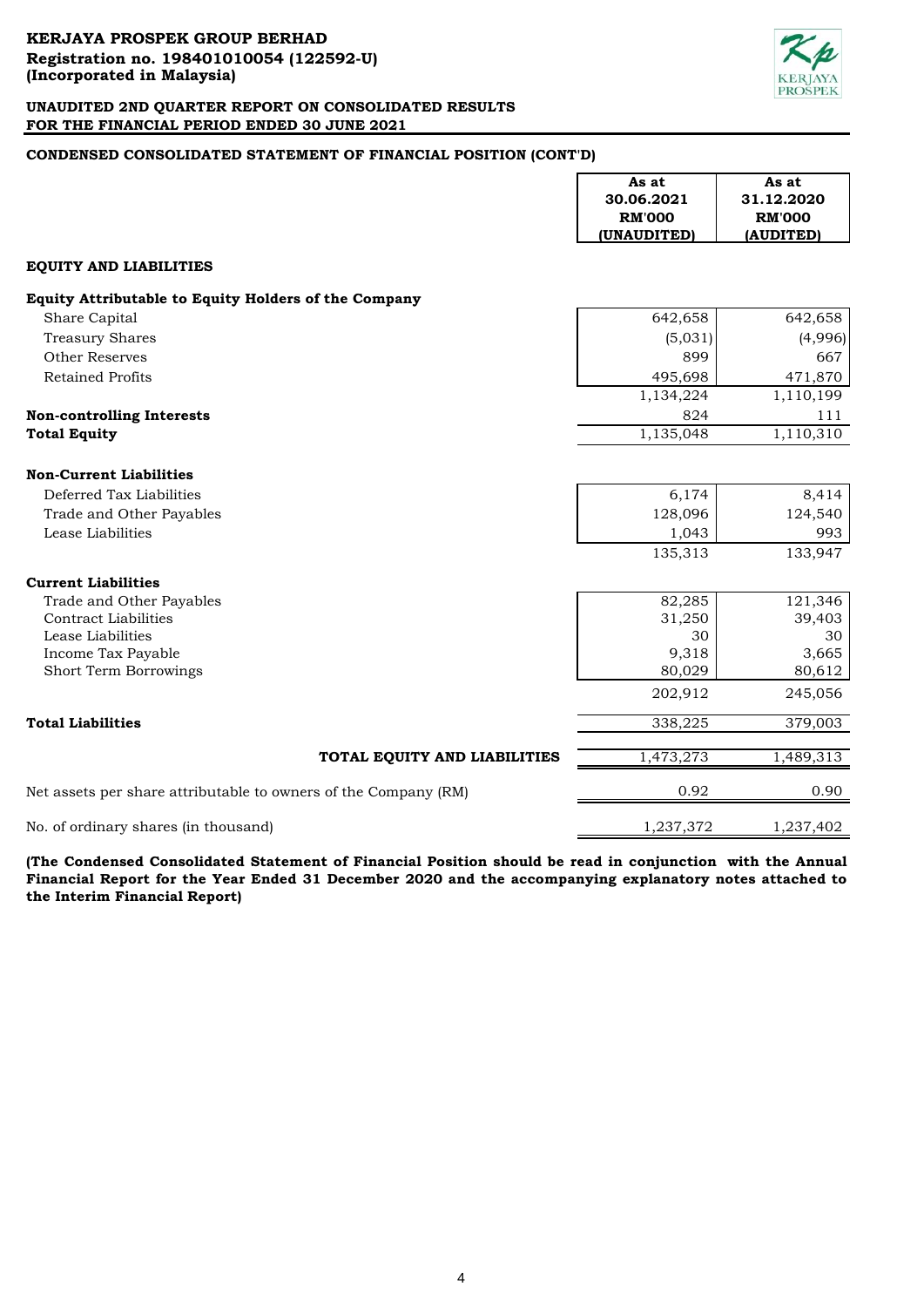# **CONDENSED CONSOLIDATED STATEMENT OF CHANGES IN EQUITY**

|                                              | Attributable to Equity Holders of the Company |                          |                                  |                            |                                 |                     |
|----------------------------------------------|-----------------------------------------------|--------------------------|----------------------------------|----------------------------|---------------------------------|---------------------|
|                                              |                                               |                          |                                  | <b>Distributable</b>       | Non                             |                     |
|                                              | <b>Share</b><br>Capital                       | Other<br><b>Reserves</b> | <b>Treasury</b><br><b>Shares</b> | Retained<br><b>Profits</b> | Controlling<br><b>Interests</b> | <b>Total Equity</b> |
|                                              | <b>RM'000</b>                                 | <b>RM'000</b>            | <b>RM'000</b>                    | <b>RM'000</b>              | <b>RM'000</b>                   | <b>RM'000</b>       |
| 6 MONTHS PERIOD ENDED 30 JUNE 2021           |                                               |                          |                                  |                            |                                 |                     |
| Balance as at 1 January 2021                 | 642,658                                       | 667                      | (4,996)                          | 471,870                    | 111                             | 1,110,310           |
| Total Comprehensive Income<br>for the period |                                               | 232                      |                                  | 23,828                     | (159)                           | 23,901              |
| Accretion of interest in a subsidiary        |                                               |                          |                                  |                            | 872                             | 872                 |
| Shares repurchased                           |                                               |                          | (35)                             |                            |                                 | (35)                |
| Balance as at 30 June 2021                   | 642,658                                       | 899                      | (5,031)                          | 495,698                    | 824                             | 1,135,048           |
| 6 MONTHS PERIOD ENDED 30 JUNE 2020           |                                               |                          |                                  |                            |                                 |                     |
| Balance as at 1 January 2020                 | 642,658                                       | 686                      | (10, 893)                        | 438,502                    | 2,081                           | 1,073,034           |
| Total Comprehensive Income<br>for the period |                                               | (99)                     |                                  | 32,389                     | 4                               | 32,294              |
| Shares repurchased                           |                                               |                          | (6,063)                          |                            |                                 | (6,063)             |
| Balance as at 30 June 2020                   | 642,658                                       | 587                      | (16, 956)                        | 470,891                    | 2,085                           | 1,099,265           |

**(The Condensed Consolidated Statement of Changes in Equity should be read in conjunction with the Annual** Financial Report for the Year Ended 31 December 2020 and the accompanying explanatory notes attached to the **Interim Financial Report)**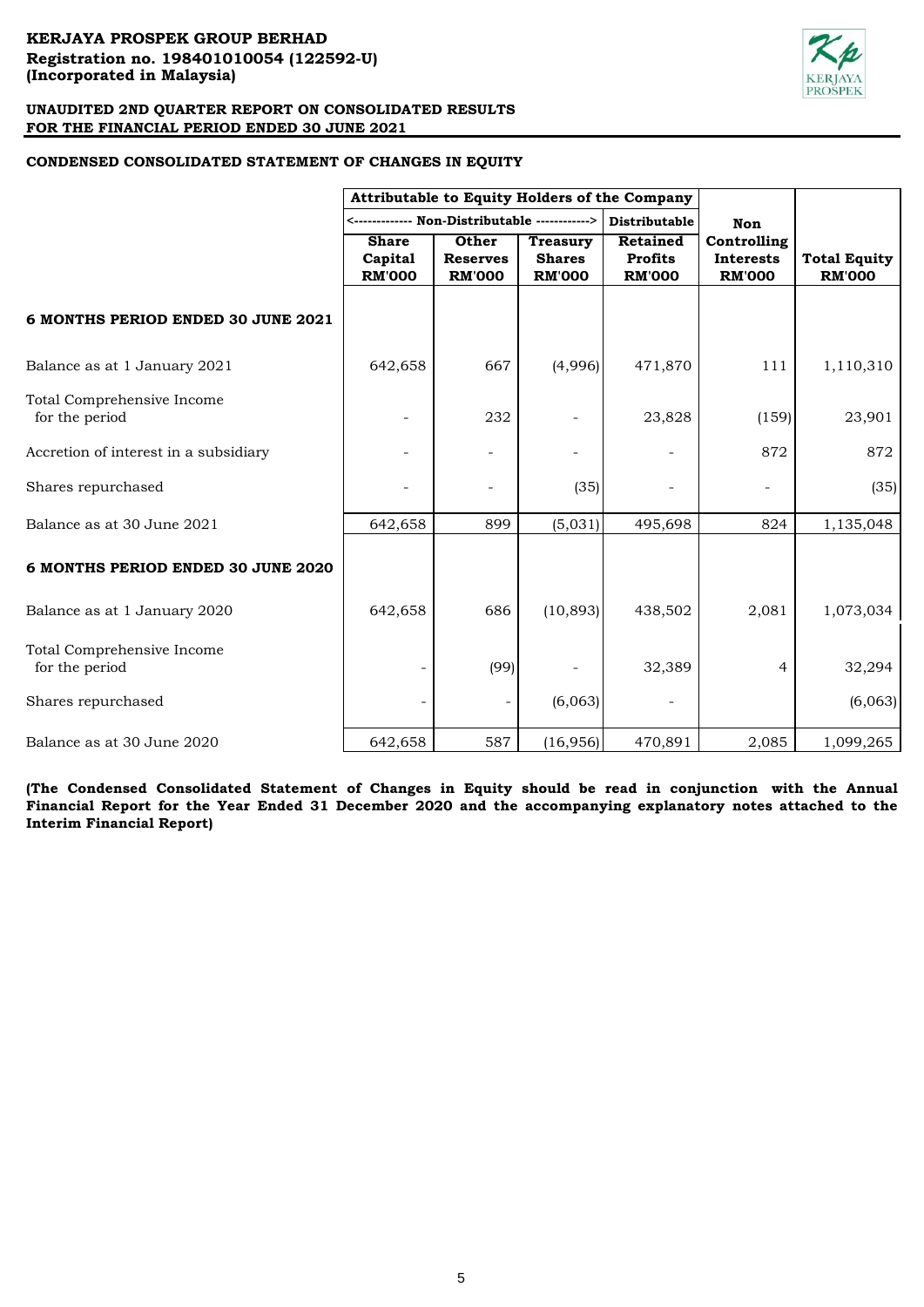

# **CONDENSED CONSOLIDATED STATEMENT OF CASH FLOWS**

|                                                          | Current<br>period-to-date<br>ended<br>30.06.2021 | Corresponding<br>period-to-date<br>ended<br>30.06.2020 |
|----------------------------------------------------------|--------------------------------------------------|--------------------------------------------------------|
|                                                          | <b>RM'000</b>                                    | <b>RM'000</b>                                          |
|                                                          | (UNAUDITED)                                      | (AUDITED)                                              |
| CASH FLOWS FROM OPERATING ACTIVITIES                     |                                                  |                                                        |
| Profit before tax                                        | 59,478                                           | 43,661                                                 |
| Adjustment for:                                          |                                                  |                                                        |
| Amortisation and depreciation                            | 17,896                                           | 18,685                                                 |
| Non-cash items                                           | 2,310                                            | 1,970                                                  |
| Operating Profit Before Working Capital Changes          | 79,684                                           | $\overline{6}$ 4,316                                   |
| Changes in working capital :                             |                                                  |                                                        |
| Net change in operating assets                           | 4,022                                            | 28                                                     |
| Net change in operating liabilities                      | (44, 021)                                        | (44, 412)                                              |
| Net Cash Generated from Operations<br>Interest received  | 39,685<br>2,592                                  | 19,932<br>3,656                                        |
| Interest paid                                            | (533)                                            | (478)                                                  |
| Income tax paid                                          | (13, 716)                                        | (7,654)                                                |
| Net Cash Generated From Operating Activities             | 28,028                                           | 15,456                                                 |
|                                                          |                                                  |                                                        |
| CASH FLOW USED IN INVESTING ACTIVITIES                   |                                                  |                                                        |
| Acquisition of property, plant and equipments            | (15, 435)                                        | (14, 971)                                              |
| Acquisition of quoted shares                             |                                                  | (223)                                                  |
| Acquisition of subsidiaries, net of cash acquired        | 855                                              |                                                        |
| Acquisition of other investment                          | (150)                                            |                                                        |
| Dividend received                                        |                                                  | 223                                                    |
| Proceeds from disposal of property, plant and equipments | 5,013                                            |                                                        |
| Proceeds from disposal of quoted shares                  | 10,274                                           |                                                        |
| Net Cash Generated From/(Used In) Investing Activities   | 557                                              | (14, 971)                                              |
| CASH FLOW USED IN FINANCING ACTIVITIES                   |                                                  |                                                        |
| Lease payment                                            | (340)                                            | (748)                                                  |
| Purchase of treasury shares                              | (35)                                             | (6,063)                                                |
| Dividend paid during the period                          | (18, 561)                                        | (18, 493)                                              |
| Net Cash Used In Financing Activities                    | (18, 936)                                        | (25, 304)                                              |
| NET INCREASE/(DECREASE) IN CASH AND CASH EQUIVALENTS     | 9,649                                            | (24, 819)                                              |
| <b>EFFECT OF EXCHANGE RATE CHANGES</b>                   | 288                                              | (377)                                                  |
| CASH AND CASH EQUIVALENTS AT BEGINNING OF PERIOD         | 186,119                                          | 210,087                                                |
| CASH AND CASH EQUIVALENTS AT END OF PERIOD               | 196,056                                          | 184,891                                                |
|                                                          |                                                  |                                                        |
|                                                          | 30.06.2021                                       | 30.06.2020                                             |
|                                                          | <b>RM'000</b>                                    | <b>RM'000</b>                                          |
| CASH AND CASH EQUIVALENTS AT END OF PERIOD CONSIST OF:   |                                                  |                                                        |
| Cash and Bank Balances                                   | 118,021                                          | 27,598                                                 |
| Fixed Deposits and investment funds                      | 158,064                                          | 180,302                                                |
| Less: Short term borrowing                               | (80, 029)                                        | (23,009)                                               |
|                                                          | 196,056                                          | 184,891                                                |

**(The Condensed Consolidated Statement of Cash Flows should be read in conjunction with the Annual Financial Report for the Year Ended 31 December 2020 and the accompanying explanatory notes attached to the Interim Financial Report)**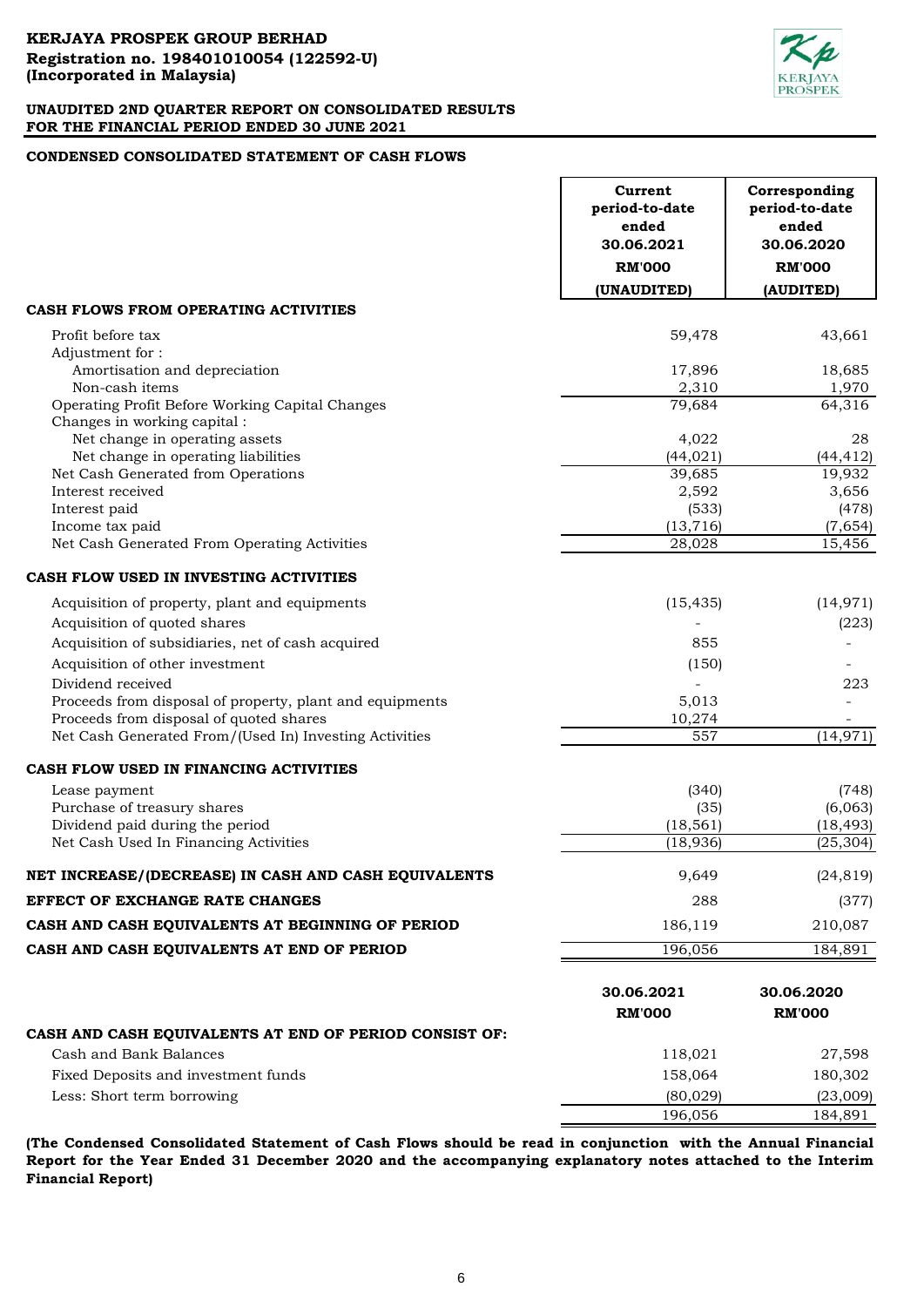

#### **NOTES TO THE REPORTS**

### **EXPLANATORY NOTES PURSUANT TO MALAYSIAN FINANCIAL REPORTING STANDARD ("MFRS") 134, INTERIM FINANCIAL REPORTING**

#### **A1. Corporate Information**

Kerjaya Prospek Group Berhad is a public limited company incorporated and domiciled in Malaysia, and is listed on the Bursa Malaysia Securities Berhad. The registered office is located at No. 802, 8th Floor, Block C, Kelana Square, 17 Jalan SS7/26, 47301 Petaling Jaya, Selangor. The principal place of business is located at No.1, 2nd Floor, Bangunan One Wangsa, Jalan Wangsa Permai, Taman Wangsa Permai, 52200 Kuala Lumpur.

#### **A2. Malaysian Financial Reporting Standards ("MFRS")**

#### **A2.1 Basis of Preparations**

The interim financial reports of the Group are unaudited and have been prepared in accordance with the requirements of Malaysia Financial Reporting Standard ("MFRS") 134, Interim Financial Reporting issued by the Malaysia Accounting Standard Board ("MASB") and Paragraph 9.22 and Appendix 9B of the Main Market Listing Requirements of Bursa Malaysia Securities Berhad.

The interim financial reports should be read in conjunction with the audited financial statements of the Group for the financial year ended 31 December 2020.

#### **A2.2 Significant Accounting Policies**

The accounting policies and methods of computation adopted by the Group in this quarterly financial report are consistent with those adopted in the most recent annual audited financial statements for the year ended 31 December 2020, except for the adoption of the following new standards, amendments to the standards and interpretations effective during the current financial period:

- Amendments to MFRS 9, MFRS 139, MFRS 7, MFRS 4 and MFRS 16: Interest Rate Benchmark Reform

The adoption of the above standards and interpretation did not have any material effect on the financial performance or position of the Group.

The new and revised standards and amendments issued but not yet effective during the current financial period and not early adopted by the Group/Company are as listed below:

- Amendments to MFRS 1: First-time Adoption of Malaysian Financial Reporting Standards (Annual Improvements to MFRS Standards 2018-2020) (effective for accounting periods beginning on or after 1 January 2022)
- Amendments to MFRS 3, Business Combinations Reference to the Conceptual Framework (effective for accounting periods beginning on or after 1 January 2022)
- Amendments to MFRS 9, Financial Instruments (Annual Improvements to MFRS Standards 2018- 2020) (effective for accounting periods beginning on or after 1 January 2022)
- Amendments to MFRS 116: Property, Plant and Equipment - Proceeds before Intended Use (effective for accounting periods beginning on or after 1 January 2022)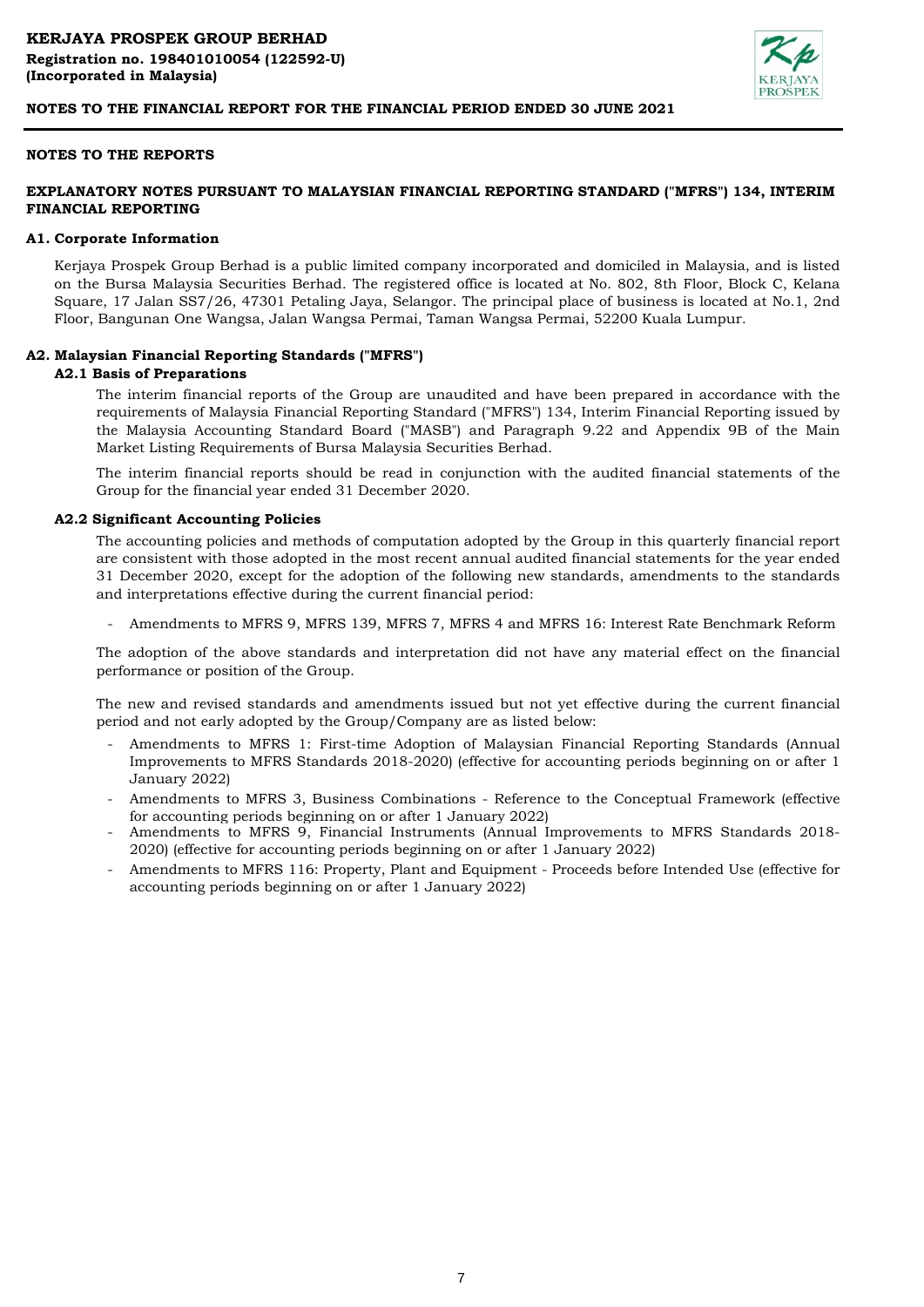

### **A2. Malaysian Financial Reporting Standards ("MFRS") (Cont'd) A2.2 Significant Accounting Policies (Cont'd)**

The new and revised standards and amendments issued but not yet effective during the current financial period and not early adopted by the Group/Company are as listed below: (cont'd)

- Amendments to MFRS 137: Provisions, Contingent Liabilities and Contingent Assets - Onerous Contract-Cost of Fulfilling a Contract (effective for accounting periods beginning on or after 1 January  $2022$
- Amendments to MFRS 101: Classification of Liabilities as Current or Non-current (effective for accounting periods beginning on or after 1 January 2023)
- MFRS 17 Insurance Contracts (effective for accounting periods beginning on or after 1 January 2023)
- Amendments to MFRS 101: Presentation of Financial Statements Disclosure of Accounting policies (effective for accounting periods beginning on or after 1 January 2023)
- Amendments to MFRS 108: Accounting Policies, Changes in Accounting Estimates and Errors Definition of Accounting Estimates (effective for accounting periods beginning on or after 1 January 2023)
- Amendments to MFRS 10: Consolidated Financial Statements and MFRS 128: Sale or Contribution of Assets between an Investor and its Associate or Joint Venture (deferred)

The Group is expected to apply the abovementioned pronouncements beginning from the respective dates the pronouncements become effective. The initial application of the abovementioned pronouncements are not expected to have any material impact to financial statements of the Group.

### **A3. Audit Report**

The audited financial statements for the preceding financial year ended 31 December 2020 were not subject to any qualification.

#### **A4. Seasonal or Cyclical Factors**

The principal business operations of the Group are not significantly affected by any seasonal or cyclical factors.

#### **A5. Unusual Items**

There were no unusual items in the current quarter under review that affecting the assets, liabilities, equity, net income or cashflows of the Group.

# **A6. Changes in Estimates**

There were no significant changes in estimates that have a material effect to the current quarter under review.

#### **A7. Debt and Equity Securities**

During the current quarter, there was no share repurchased. The shares repurchased are being held as treasury shares in accordance with the requirement of section 127 of the Companies Act 2016. As at 30 June 2021, 4,596,766 units ordinary shares have been repurchased for RM5.0 million including transaction costs.

Other than the above, there were no issuance, cancellations, resale and repayment of debt and equity securities for the Group during the current quarter and financial period under review.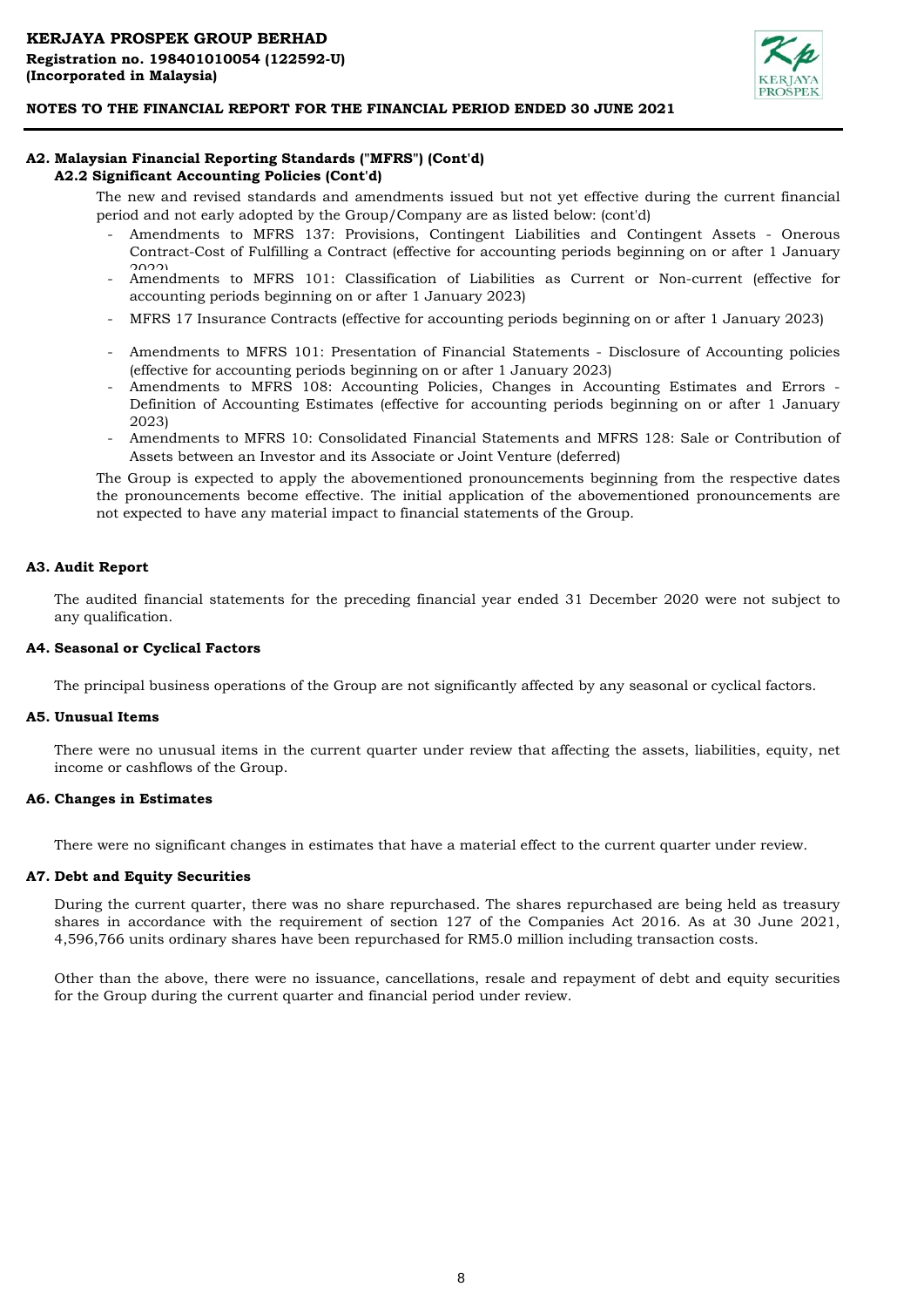

# **A8. Dividends Paid**

On 26 November 2020, the Board of Directors has approved an interim dividend of 1.5 sen per ordinary share in respect of the financial year ended 31 December 2020. The approved interim dividend represents approximately 20.45% of profit after tax for financial year ended 31 December 2020. The total amount of RM18.56 million was paid on 6 January 2021.

On 19 April 2021, the Board of Directors, pursuant to the Company's Constitution, recommended a final cash dividend of 1.5 sen per ordinary share in respect of the financial year ended 31 December 2020 which was approved by the shareholders at the Annual General Meeting on 27 May 2021. The total cash dividend amounted to RM18.56 million was paid on 7 July 2021.

### **A9. Segmental Information**

# **FOR THE FINANCIAL PERIOD ENDED 30 JUNE 2021**

|                                     | (RM'000) | <b>Construction Manufacturing</b><br>(RM'000) | Property<br>Development<br>(RM'000) | Investment<br>(RM'000) | <b>Others</b><br>(RM'000) | Elimination<br>(RM'000) | Total<br>(RM'000) |
|-------------------------------------|----------|-----------------------------------------------|-------------------------------------|------------------------|---------------------------|-------------------------|-------------------|
| External Revenue                    | 457,311  | 286                                           | 966                                 |                        |                           |                         | 458,563           |
| Inter Group Revenue                 | 46,639   | 1,646                                         | -                                   | ۰.                     | -                         | (48, 285)               |                   |
|                                     | 503,950  | 1,932                                         | 966                                 |                        | $\qquad \qquad$           | (48, 285)               | 458,563           |
| <b>RESULTS</b><br>Segmental Results | 40,325   | 29                                            | 385                                 | 3,813                  | 29                        | (2, 193)                | 42,388            |
| <b>OTHER INFORMATION</b>            |          |                                               |                                     |                        |                           |                         |                   |
| Segmental Assets                    | 924,949  | 51,541                                        | 135,504                             | 701,479                | 9,774                     | (349, 974)              | 1,473,273         |
| Segmental Liabilities               | 415,828  | 21.212                                        | 115.247                             | 36,439                 | 38,637                    | (289, 138)              | 338,225           |

# **FOR THE FINANCIAL PERIOD ENDED 30 JUNE 2020**

|                                     | (RM'000) | <b>Construction Manufacturing</b><br>(RM'000) | Property<br>Development<br>(RM'000) | Investment<br>(RM'000) | <b>Others</b><br>(RM'000) | Elimination<br>(RM'000)  | Total<br>(RM'000) |
|-------------------------------------|----------|-----------------------------------------------|-------------------------------------|------------------------|---------------------------|--------------------------|-------------------|
| External Revenue                    | 339,000  | 198                                           | 741                                 |                        |                           | $\overline{\phantom{a}}$ | 339,939           |
| Inter Group Revenue                 | 9,365    | 1,548                                         |                                     | -                      | -                         | (10, 913)                |                   |
|                                     | 348,365  | 1,746                                         | 741                                 |                        |                           | (10, 913)                | 339,939           |
| <b>RESULTS</b><br>Segmental Results | 30,413   |                                               | 101                                 | 709                    | 140                       | 1,025                    | 32,389            |
| <b>OTHER INFORMATION</b>            |          |                                               |                                     |                        |                           |                          |                   |
| <b>Segmental Assets</b>             | 832,099  | 72,890                                        | 134,429                             | 718,673                | 13,999                    | (381, 028)               | 1,391,062         |
| Segmental Liabilities               | 388,632  | 44,102                                        | 120,074                             | 32,217                 | 39.298                    | (332, 526)               | 291,797           |

As the business of the Group is engaged entirely in Malaysia, no reporting by geographical location of operation is presented.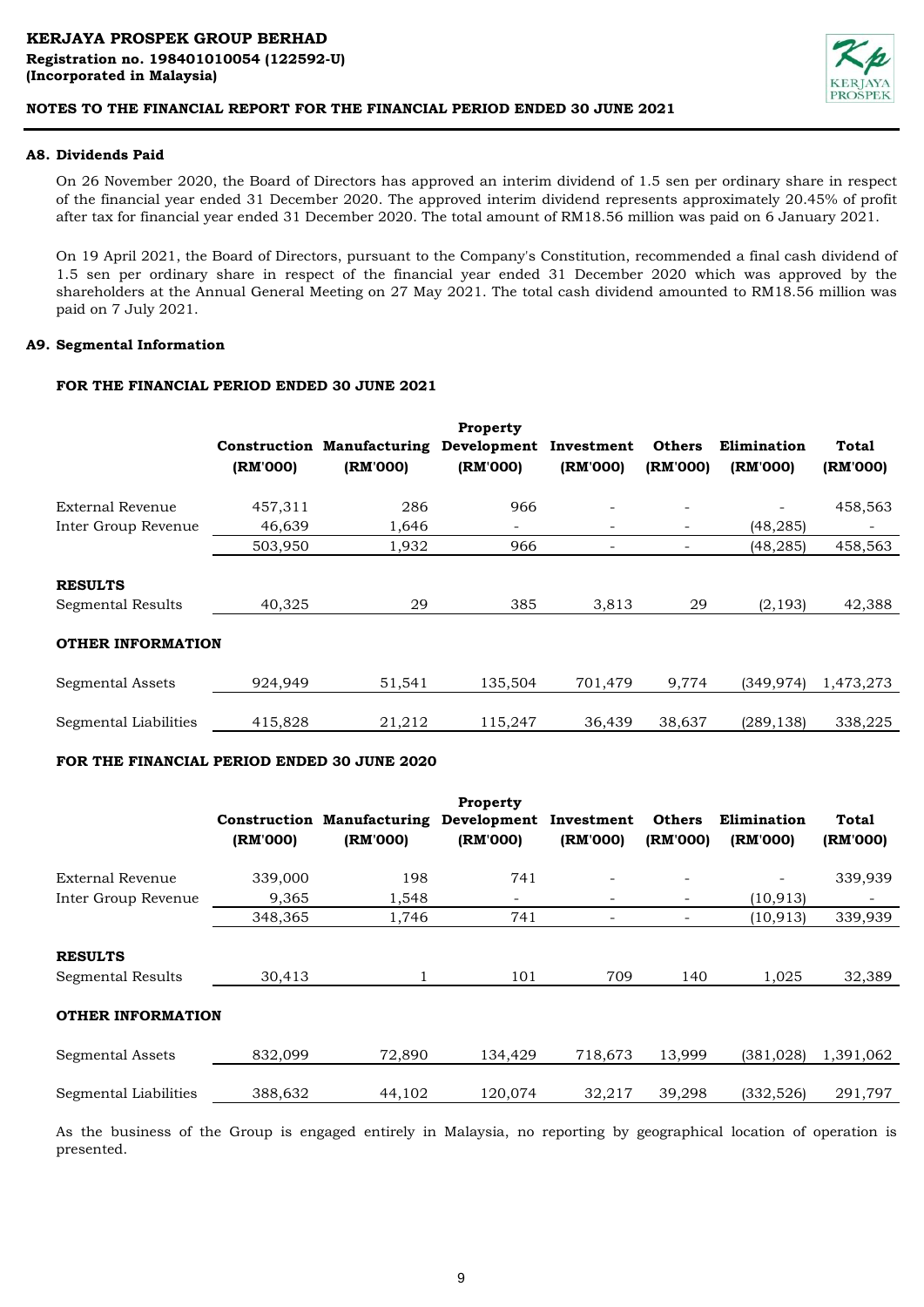

# **A9. Segmental Information (Cont'd)**

For management purposes, the Group is organised into business units based on their products and services, and has four (4) reportable operating segments as follow:

(i) Construction - Main building construction works, provision of contract workmanship and other related services.

(ii) Manufacturing - Manufacture, assemble, installation and sale of light fittings, furniture, kitchen cabinetry and related products.

(iii) Property Development - Development of residential and/or commercial properties.

- (iv) Investment Investment holding companies.
- (v) Others Other dormant companies.

# **Segment performance for the financial period ended 30 June 2021 as compared to corresponding preceding period ended 30 June 2020**

### **(i) Construction**

The construction segment has achieved a total revenue of RM503.95 million in the current financial period representing an increase of approximately 44.66% as compared to its corresponding preceding financial period of RM348.37 million. Segmental profit was recorded at RM40.33 million on current financial period compare to corresponding preceding financial period of RM30.41 million. The increase in revenue was mainly due to all construction projects were on-going and were halted only in June 2021 as a result of Full Movement Control Order (FMCO) being implemented, whereas in previous year were halted by MCO implemented from 8 March 2020 and slowly resumed work in early May 2020. The construction segment is expected to continue to be the main contributor to the Group's overall turnover and profitability moving forward.

#### **(ii) Manufacturing**

The revenue on manufacturing segment has increased to RM1.93 million in the current financial period as compared to its corresponding preceding financial period of RM1.75 million. This segment has reported a segmental profit of RM29 thousand as compared to profit of RM1 thousand reported in the corresponding preceding period. The manufacturing segment complements the Group's construction business.

#### **(iii) Property Development**

The property development segment has achieved a total revenue of RM0.97 million in the current financial period as compared to its corresponding financial period of RM0.74 million. This segment has reported a segmental profit of RM0.39 million as compared to a profit of RM0.10 million reported in the corresponding preceding period.

#### **(iv) Investment**

The Investment segment shows a segmental profit of RM3.81 million in the current financial period as compared to its corresponding financial period of RM0.71 million. The increased of RM3.10 million as compared to corresponding preceding financial period mainly due to gain on disposal of foreign quoted shares which amounted to RM1.16 million and reversal of impairment loss which amounted to RM2.00 milllion.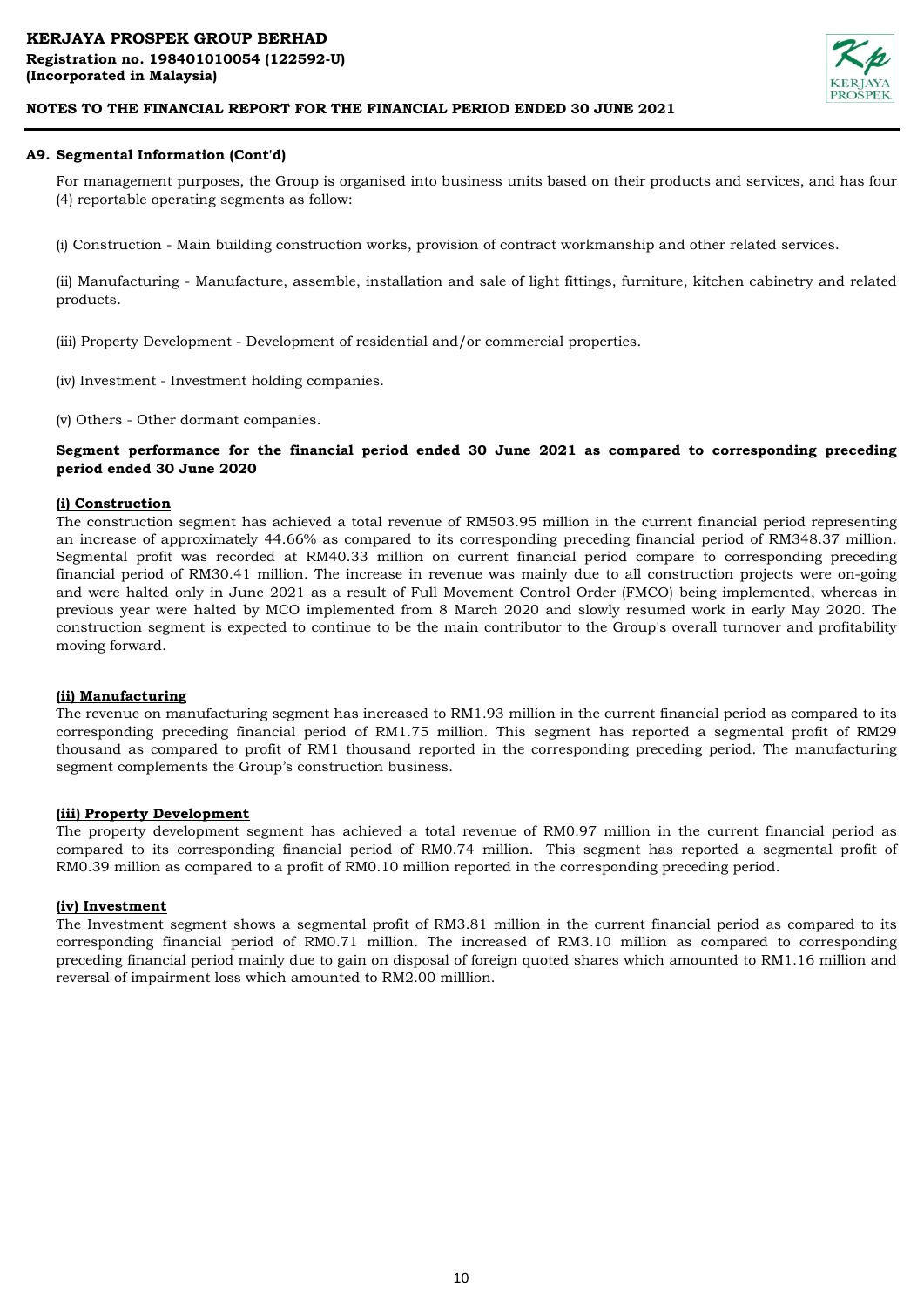

#### **A10. Profit Before Taxation**

The following items have been included in arriving at profit before taxation:

|                                                                 | Individual     | Cumulative     |
|-----------------------------------------------------------------|----------------|----------------|
|                                                                 | <b>Ouarter</b> | <b>Ouarter</b> |
|                                                                 | 30.06.2021     | 30.06.2021     |
|                                                                 | <b>RM'000</b>  | <b>RM'000</b>  |
| Interest income                                                 | (1, 198)       | (2,592)        |
| Fair value loss arising from short term fund                    | 65             | 364            |
| Fair value (gain)/loss arising from investment in quoted shares | (234)          | 2,187          |
| Reversal of allowance for ECL (MFRS 9)                          | (137)          | (340)          |
| Amortisation and depreciation of property, plant and equipment  | 8,651          | 17,896         |
| Interest expenses                                               | 334            | 533            |

#### **A11. Subsequent Events**

There were no material events subsequent to the balance sheet date up to the date of this report to be disclosed in the financial statements for the current financial period.

#### **A12. Changes in Composition of the Group**

There was no change in the composition of the Group for the current quarter and financial year under review except as follows:

- (a) On 7 April 2021, the Company had incorporated a 49% owned company, namely Kerjaya Bina BMK Sdn. Bhd., a company incorporated in Malaysia under the Companies Act, 2016 with an issue and paid up share capital of 100 ordinary shares. On 21 June 2021, the company has increased its issued and paid up share capital from 100 ordinary shares to 750,000 ordinary shares.
- (b) On 24 May 2021, Virent Energy Solutions Sdn. Bhd. ("VESSB"), a 51% owned subsidiary of the Company had acquired 100% equity interest in Virent Energy Sdn. Bhd. ("VESB") for a total purchase consideration of RM10,000 and upon the acquisition, VESB become a wholly-owned subsidiary company of VESSB.

#### **A13. Changes in Contingent Liabilities or Contingent Assets**

(a) Contingent Liabilities

|                                                             | 30.06.2021<br><b>RM'000</b> |
|-------------------------------------------------------------|-----------------------------|
| Corporate guarantee given to:                               |                             |
| - banks for facilities granted to subsidiaries              | 335,989                     |
| - third parties for the benefit of the Group's subsidiaries | 172,658                     |
|                                                             | 508,647                     |

(b) Contingent Assets

As at the date of this report, there were no contingent assets.

#### **A14. Capital Commitments**

As at the date of this report, the Group has no material capital commitments.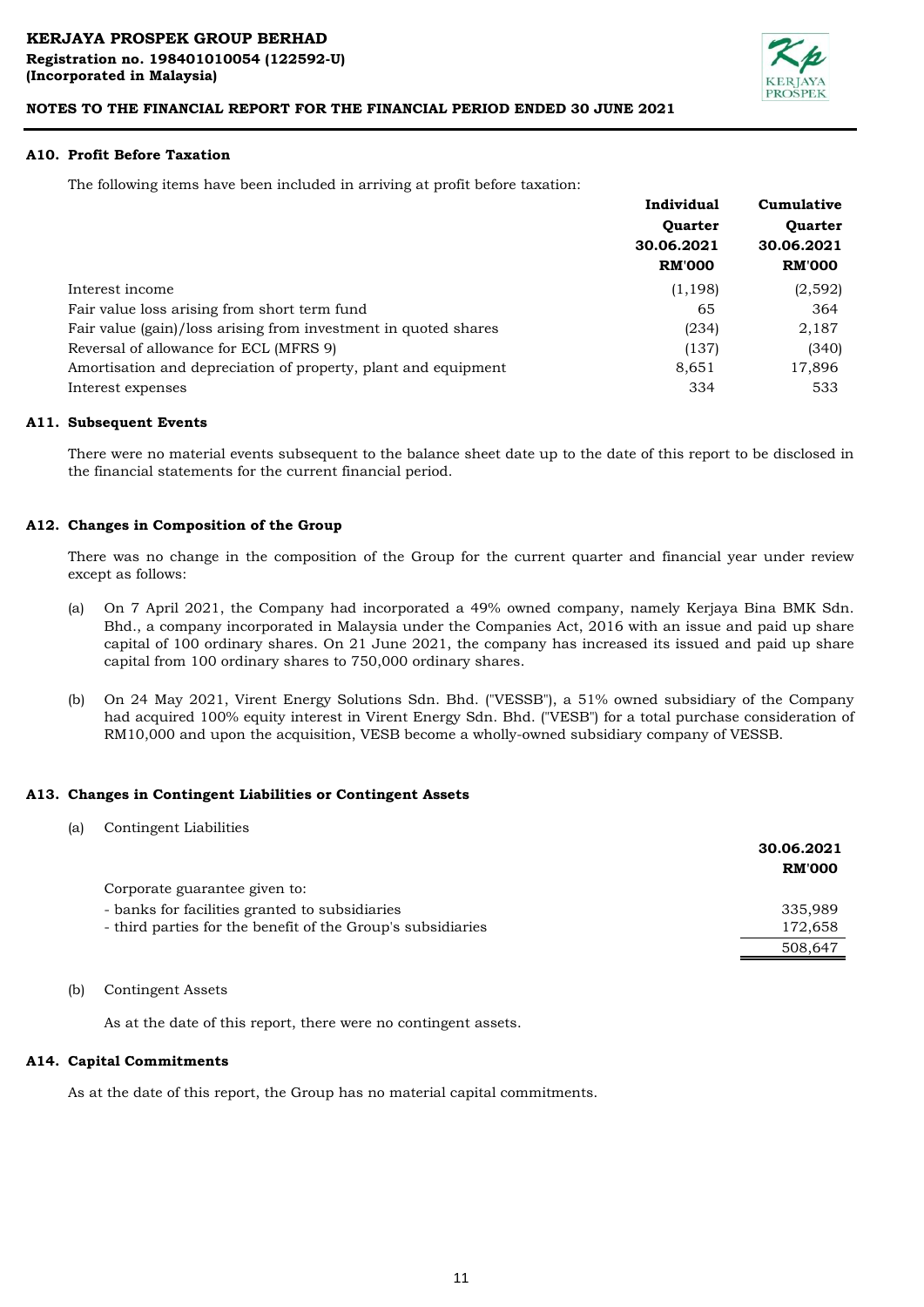

#### **NOTES TO THE INTERIM FINANCIAL REPORT (CONT'D)**

#### **ADDITIONAL INFORMATION REQUIRED BY THE LISTING REQUIREMENTS OF BURSA SECURITIES**

#### **B1. Review of Performance**

For the current financial quarter under review, the Group posted a revenue of RM189.89 million as compared to its corresponding preceding year financial quarter of RM128.10 million. The Profit After Tax ("PAT') in the current quarter of RM15.85 million, representing an increase of RM5.79 million from its corresponding preceding year financial quarter of RM10.06 million.

Overall, the increase in revenue for current quarter under review was mainly due to the Group has fully resumed its construction projects except during FMCO which started from 1 June 2021 to 28 June 2021 as compared to corresponding preceding financial period which was affected by the implementation of MCO on 18 March 2020 in response to the Covid-19 pandemic. On property development segment, the Vista Residence project at Genting Permai was completed in year 2019 and there are no projects under development for financial quarter under review. Therefore, the property development segment has minimum contribution to the Group's results.

For the financial quarter under review, the main sources of income for investment segment was interest income.

### **B2. Change in Results of Current Quarter Compared to Preceding Quarter**

|                                              | Immediate            |                      |                |  |  |
|----------------------------------------------|----------------------|----------------------|----------------|--|--|
|                                              | Current              | Preceding            |                |  |  |
|                                              | <b>Ouarter ended</b> | <b>Ouarter ended</b> |                |  |  |
|                                              | 30.06.2021           | 31.03.2021           | <b>Changes</b> |  |  |
|                                              | <b>RM'000</b>        | <b>RM'000</b>        | $\%$           |  |  |
| Revenue                                      | 189,890              | 268,673              | $-29.3%$       |  |  |
| <b>Operating Profit</b>                      | 23,596               | 36,436               | $-35.2\%$      |  |  |
| Profit Before Tax                            | 23,255               | 36,225               | $-35.8\%$      |  |  |
| Profit After Tax                             | 15,852               | 26,379               | $-39.9\%$      |  |  |
| Profit Attributable to Owners of the Company | 16,003               | 26,387               | $-39.4%$       |  |  |

For the current quarter, the Group recorded a revenue and profit before tax of RM189.89 million and RM23.26 million respectively as compared to RM268.67 million and RM36.23 million respectively in its immediate preceding quarter. The FMCO that took effect from 1 June 2021 to 28 June 2021 have minimal impact on the Group's performance and hence the Group's results for the quarter.

#### **B3. Current Year Prospects**

In 2021, the domestic economy growth will continue to be uncertain. The Group will continue to monitor and implement appropriate business strategies in a timely manner to address the risk this pandemic may have on the Group's operations and financial performance. Nevertheless, the Group is supported by an outstanding order book of RM3.3 billion for construction contracts as at 30 June 2021.

Moving forward, the Group aims to focus on the construction segment to be the main revenue driver of the Group.

Notwithstanding the Group's objective to expand its core business in construction, it will still maintain the manufacturing segment to complement its core business.

On the property development segment, the Group is planning to launch two new development projects in the second half of 2021.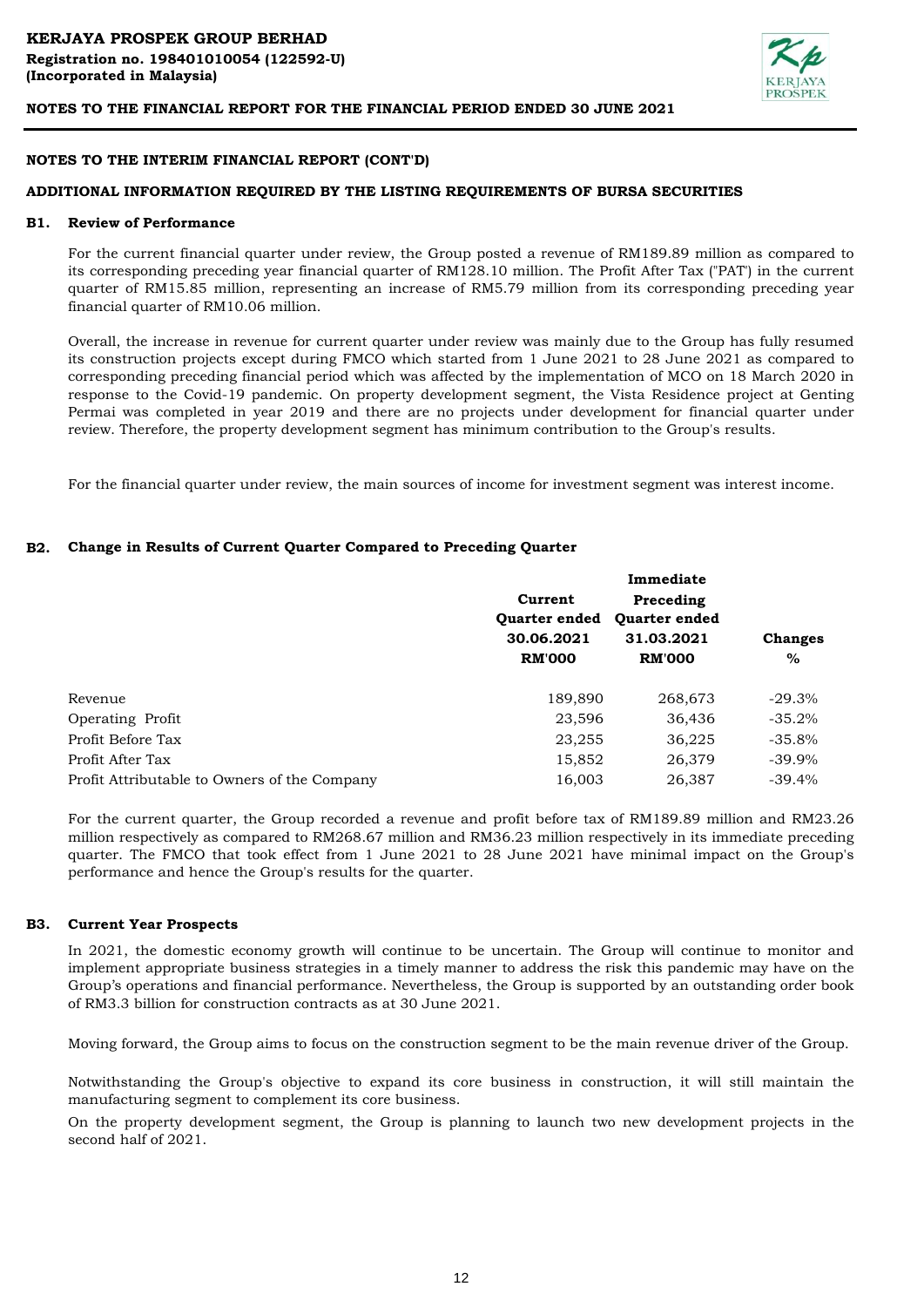

# **NOTES TO THE INTERIM FINANCIAL REPORT (CONT'D)**

# **ADDITIONAL INFORMATION REQUIRED BY THE LISTING REQUIREMENTS OF BURSA SECURITIES (CONT'D)**

#### **B4. Profit Forecast**

There were no profit forecast prepared or profit guarantee made by the Group.

#### **B5. Taxation**

|                                | Individual<br>Quarter<br>30.06.2021<br><b>RM'000</b> | Cumulative<br>Quarter<br>30.06.2021<br><b>RM'000</b> |
|--------------------------------|------------------------------------------------------|------------------------------------------------------|
| Malaysia income tax            |                                                      |                                                      |
| - current year                 | 9,318                                                | 18,487                                               |
| - under provided in prior year | $\left(1\right)$                                     | 1,002                                                |
|                                | 9,317                                                | 19,489                                               |
| Real property gain tax         |                                                      |                                                      |
| Deferred tax                   |                                                      |                                                      |
| - current year                 | (1, 914)                                             | (2, 240)                                             |
|                                | 7,403                                                | 17,249                                               |

Effective tax rates for the financial period ended 30 June 2021 was higher than the statutory tax rate of 24% mainly due to certain expenses which are not deductible for the tax purposes.

#### **B6 Group Borrowings and Debt Securities**

Details of the group borrowings as at 30 June 2021 were as follows:

| Short term borrowings - Unsecured           | Cumulative<br><b>Ouarter</b><br>30.06.2021<br><b>RM'000</b> |
|---------------------------------------------|-------------------------------------------------------------|
| (i) Cashline facilities (denominated in RM) | 80.029                                                      |

#### **B7. Status of Corporate Proposals**

There were no corporate proposals announced but not completed as at the date of this report.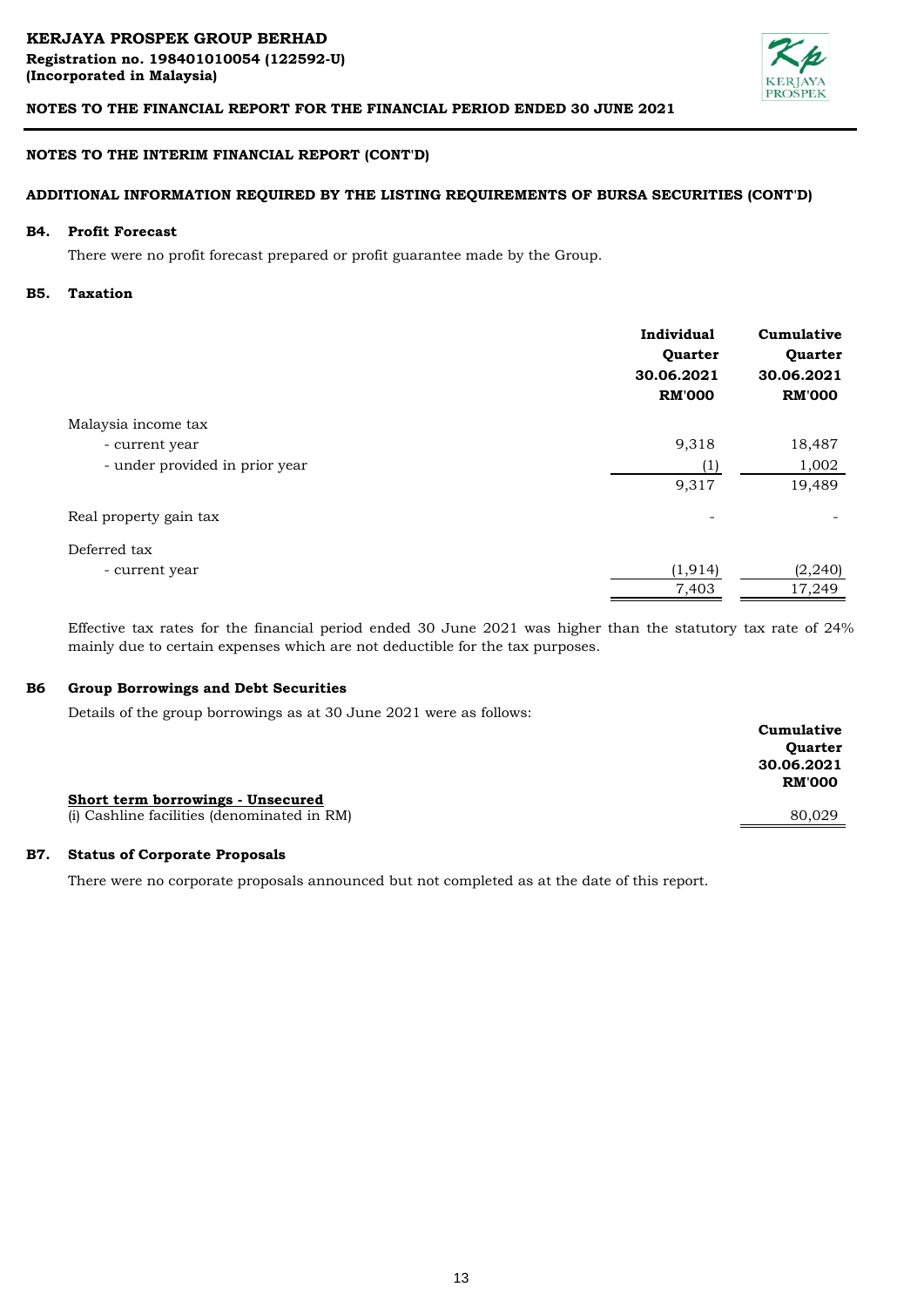

### **NOTES TO THE INTERIM FINANCIAL REPORT (CONT'D)**

#### **ADDITIONAL INFORMATION REQUIRED BY THE LISTING REQUIREMENTS OF BURSA SECURITIES (CONT'D)**

#### **B8. Changes in Material Litigation**

There was no material litigation against the Group as at the reporting date save and except for the Group has made announcements on 11 September 2020 and most recent on 21 September 2020 as follows:

- (a) On 11 September 2020, the Group announced that its wholly owned subsidiary, Kerjaya Prospek (M) Sdn. Bhd. ("KPM"), had received a letter dated 10 September 2020 from Messrs. Wong & Partners, the solicitors acting for Pembinaan Yeng Tong Sdn. Bhd. ("Plaintiff"), accompanied by Writ of Summons dated 7 September 2020 and Statement of Claim dated 7 September 2020 issued by the Kuala Lumpur High Court demanding inter-alia, payment of works done, expenses and loss and damages totalling RM35,861,133.95.
- (b) On 21 September 2020, the Court has directed the Company to enter appearance on or before 24 September 2020 and further Case Management was held on 29 September 2020.
- (c) On 5 May 2021, the Court has given its direction to proceed with full Trial as parties were unable to agree to arbitrate this matter pursuant to section 24A of the Arbitration Act 2005. The Trial dates are 22-26 November 2021, 29-30 November 2021 and 1-3 December 2021.
- (d) On 7 July 2021, the Court has directed parties to file and exchange its respective Witness statement in Chief and Expert Reports on/ before 30 August 2021 and to file and exchange its respective Witness statements in rebuttal and Reply expert reports on/before 15 October 2021.
- (e) Whilst all the other directions remained unchanged, the Court has fixed further Case Management on 7 September 2021.

#### **B9. Dividend**

Total dividend for the financial year ending 31 December 2021 and financial year ended 31 December 2020 are summarised as follow:

|                                                | <b>Net Per Share</b> | Net Per<br><b>Share</b> |
|------------------------------------------------|----------------------|-------------------------|
|                                                | FY2021               | <b>FY2020</b>           |
|                                                | sen                  | sen                     |
| Interim Dividend<br>Single-tier dividend (Sen) | $1.5*$               | $1.5**$                 |
| Final Dividend                                 | ****                 |                         |
| Single-tier dividend (Sen)                     |                      | $1.5***$                |

\* The Board of Directors has approved an interim dividend of 1.5 sen per ordinary share on 26 August 2021 in respect of the financial year ending 31 December 2021.

The proposed entitlement date and payment date are on 20 September 2021 and 08 October 2021 respectively.

\*\* The Board of Directors has approved an interim dividend of 1.5 sen per ordinary share in respect of the financial year ended 31 December 2020. The approved interim dividend payable represents approximately 20.5% of profit after tax for financial year ended 31 December 2020.

The total amount of dividend of RM18.56 million was paid on 6 January 2021.

\*\*\* On 19 April 2021, the Board of Directors proposed a single-tier final dividend of 1.5 sen per ordinary share in respect of the financial year ended 31 December 2020 was approved at the AGM on 27 May 2021.

The total amount of dividend of RM18.56 million was paid on 7 July 2021.

\*\*\*\* Not applicable for the current quarter under review.